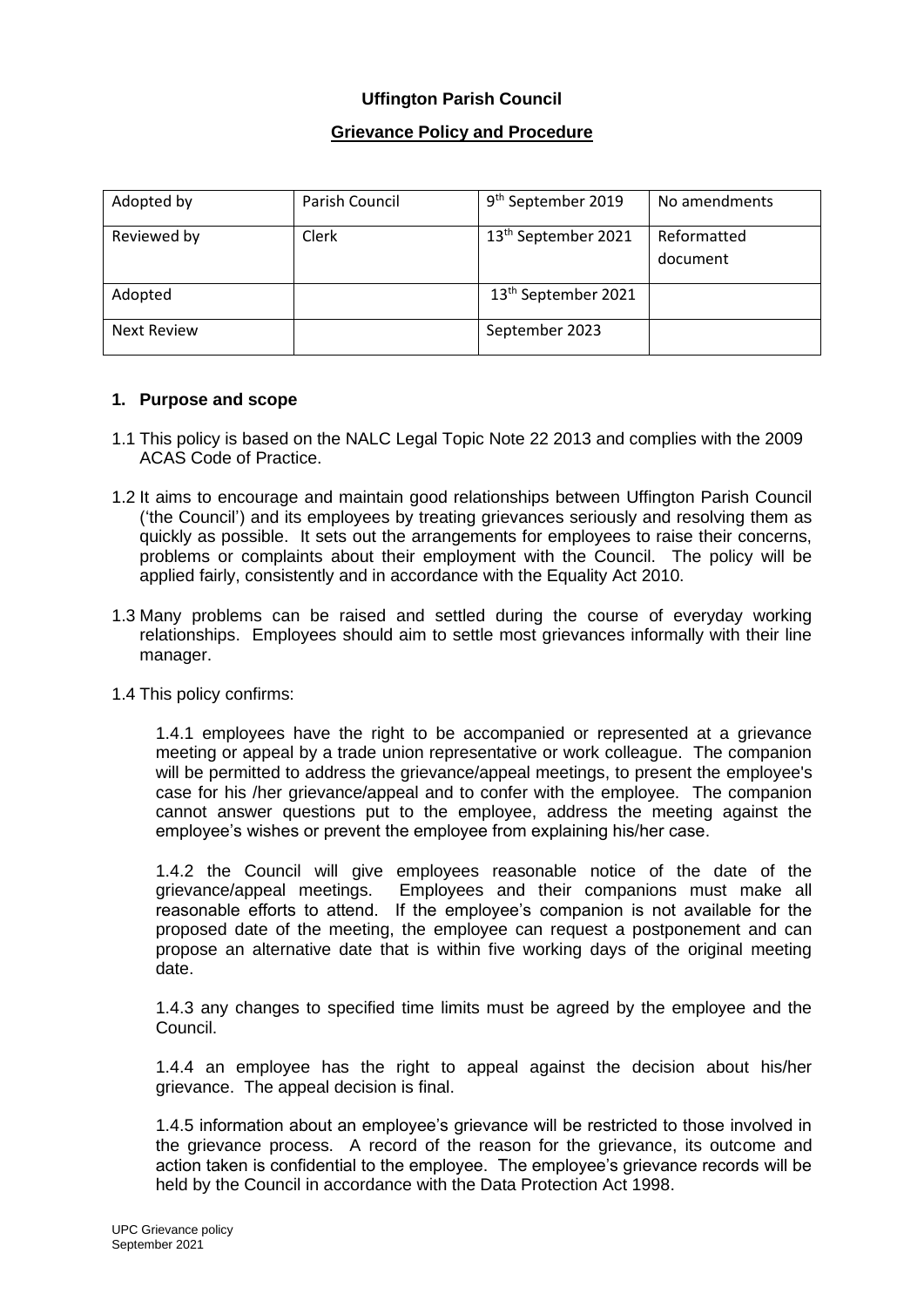#### **Grievance Policy and Procedure**

1.4.6 recordings of the proceedings at any stage of the grievance procedure are prohibited, unless agreed as a reasonable adjustment that takes account of an employee's medical condition.

1.4.7 if an employee who is already subject to a disciplinary process raises a grievance, the grievance will normally be heard after completion of the disciplinary procedure.

1.4.8 if a grievance is not upheld, no disciplinary action will be taken against an employee if he/she raised the grievance in good faith.

1.4.9 the Council may consider mediation at any stage of the grievance procedure where appropriate, (for example where there have been communication breakdowns or allegations of bullying or harassment). Mediation is a dispute resolution process which requires the Council's and the employee's consent.

1.4.10 timescales indicated are best practice and if timings are under pressure the council should ensure that all parties are aware of delays and consent to amended timeframes.

### **2. Informal Grievance Procedure**

2.1 The Council and its employees benefit if grievances are resolved informally and as quickly as possible. As soon as a problem arises, the employee should raise it with his/her manager to see if an informal solution is possible. Both should try to resolve the matter at this stage. If the employee does not want to discuss the grievance with his/her manager (for example, because it concerns the manager), the employee should contact another member of the Council.

#### **3. Formal Grievance Procedure**

- 3.1 If it is not possible to resolve the grievance informally, or if informal efforts to resolve a dispute have failed, the employee may submit a formal grievance. It should be submitted in writing to the chairman of Council.
- 3.2 The Chairman will appoint a sub-committee of three members to investigate the grievance. The sub-committee will appoint a Chairman from one of its members. No councillor with direct involvement in the matter shall be appointed to the sub-committee.

#### . **4. Investigation**

4.1 The sub-committee will investigate the matter before the grievance meeting which may include interviewing others (e.g. employees, councillors or members of the public). The sub-committee may delegate this responsibility to another officer or external consultant.

### **5. Notification**

- 5.1 Within 10 working days of the Council receiving the employee's grievance, the employee will be asked, in writing, to attend a grievance meeting. The sub-committee's letter will include the following:
	- 5.1.1 the names of its Chairman and other members.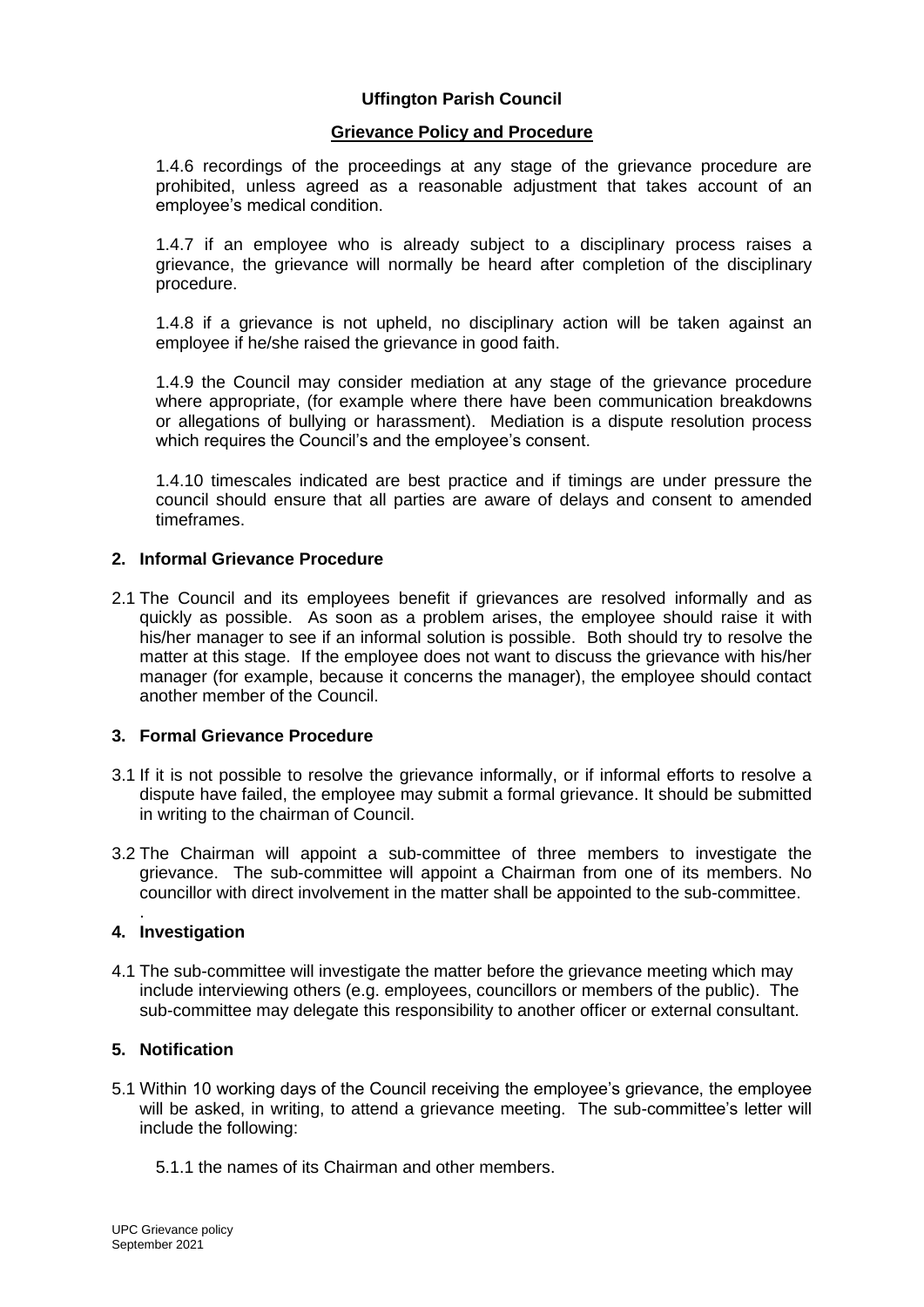### **Grievance Policy and Procedure**

5.1.2 a summary of the employee's grievance based on his/her written submission.

5.1.3 the date, time and place for the meeting. The employee will be given reasonable notice of the meeting which will be within 25 working days of when the council received the grievance.

5.1.4 the employee's right to be accompanied by a trade union representative or work colleague.

5.1.5 a copy of the Council's grievance policy.

5.1.6 confirmation that, if necessary, witnesses may attend on the employee's behalf and that the employee should provide the names of his/her witnesses at least five working days before the meeting.

5.1.7 confirmation that the employee will provide the Council with any supporting evidence at least five working days before the meeting.

#### **6. The grievance meeting**

6.1 At the grievance meeting:

6.1.1 the Chairman will introduce the members of the sub-committee to the employee

6.1.2 the employee (or companion) will set out the grievance and present the evidence.

6.1.3 the Chairman will ask the employee what action does he/she wants the council to take; any member of the sub-committee and the employee (or the companion) may question any witness.

6.1.4 the employee (or companion) will have the opportunity to sum up the case

6.1.5 the Chairman will provide the employee with the sub-committee's decision, in writing, within five working days of the meeting. The letter will notify the employee of the action, if any, that the council will take and of the employee's right to appeal.

6.1.6 a grievance meeting may be adjourned to allow matters that were raised during the meeting to be investigated by the sub-committee.

#### **7. The appeal**

7.1 If an employee decides that his/her grievance has not been satisfactorily resolved by the sub-committee, he/she may submit a written appeal to the Council. An appeal must be received by the Council within five working days of the employee receiving the subcommittee's decision and must specify the grounds of appeal.

7.2 Appeals may be raised on a number of grounds, e.g.:

7.2.1 a failure by the Council to follow its grievance policy